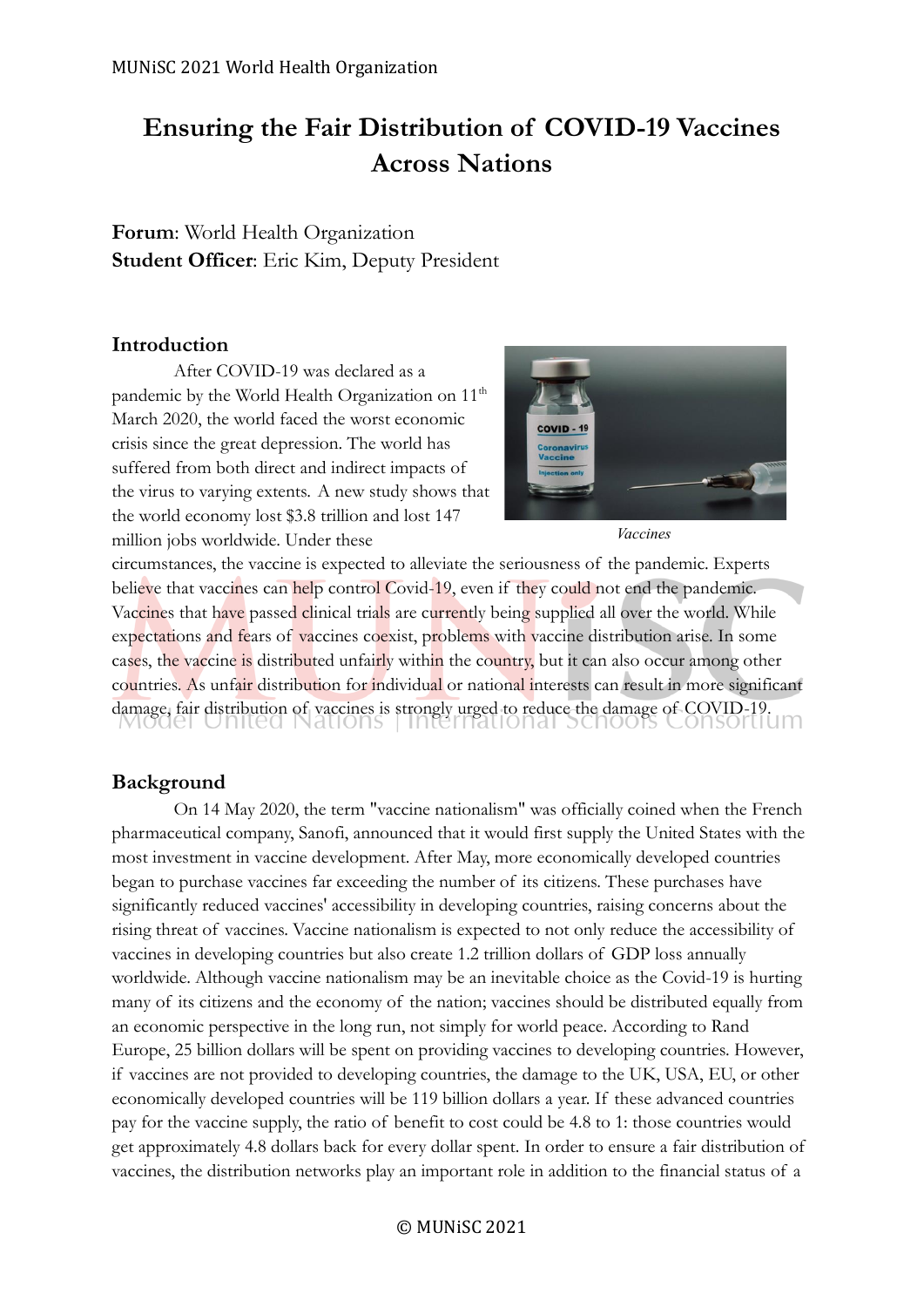country. According to the World Health Organization (WHO), in the case of inactivated virus, a Covid-19 vaccine developed by Sinopharm, China, should be stored between 2 to 8 degrees Celsius to maintain its effectiveness. In the case of a nucleic acid (mRNA) vaccine jointly developed by Biotech and Pfizer, it should be stored at minus 70 degrees Celsius, and the vaccine being developed by Moderna in the US should be stored at minus 20 degrees Celsius. Because the vaccines that use biomaterials such as proteins are sensitive to temperature, most vaccines lose their efficacy if they fail to maintain proper temperatures during the distribution process. According to the World Health Organization, up to 50 percent of vaccines could be thrown away due to the lack of proper temperature during the distribution process.

Due to these vaccines' nature  $\sqrt{3}$ that vulnerable to temperature, developing countries will have difficulty distributing them because they lack delivery technology, and few hospitals have the technology to store such vaccines properly.



#### **Problems Raised**

Since vaccine distribution has only recently begun, many counties have faced several problems. Firstly, as vaccines for COVID-19 requires a very low-temperature environment for storage, a different distribution network from the existing refrigerated vaccine distribution network needs to be setup. One example could be a vaccine of Pfizer's, which needs to be kept at extremely cold temperatures under at least 70 degrees Celsius (or minus 95 degrees Fahrenheit). However, most countries, especially developing countries, are not ready to store these low thermostability vaccines because the cold chain system requires lots of cost and electricity. Secondly, like Pfizer's vaccine mentioned earlier, most of the vaccines on the market are less thermostable. It can hugely decrease the distribution for developing countries that do not have proper storage and delivery systems since less thermostable means it could be easier to be thrown away. Lastly, the most serious problem is that high-income countries have bought about 53% of the vaccine. Meanwhile, low and middle-income countries, which contain most of the population, have purchased just over 35**%.** Given that India accounts for the majority of vaccine purchases of low and middle-income countries, the actual amount of vaccine purchased by developing countries is likely to be much less than 35%.

# **Key Organizations**

*COVAX*

COVAX is a multinational coalition aimed at equalizing the supply of Covid-19 vaccines, centering on the World Health Organization (WHO), the CEPI, and the World Vaccine Immunization Association (GAVI). It



© MUNiSC 2021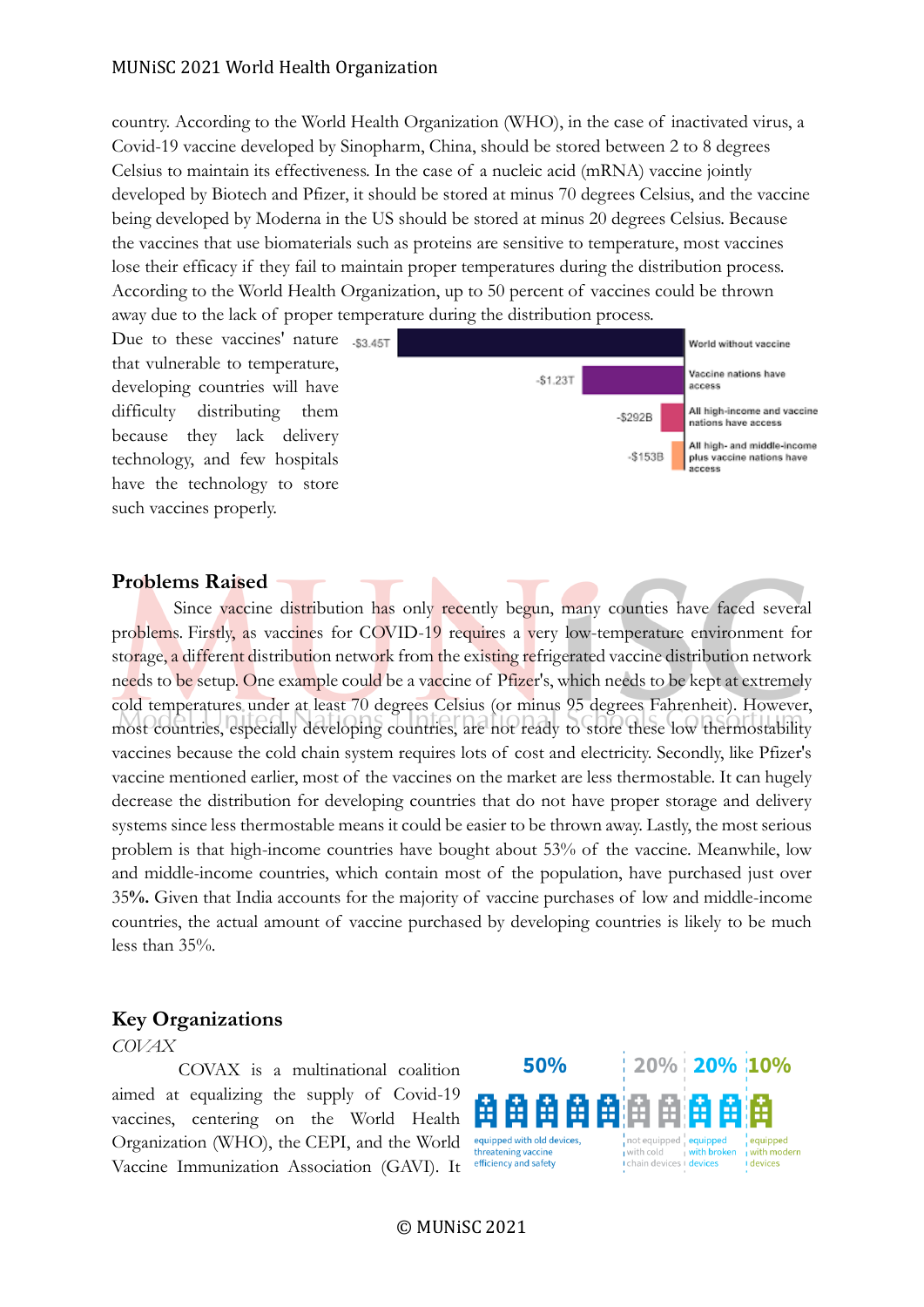#### MUNiSC 2021 World Health Organization

was established to ensure that vaccines are distributed fairly to developing countries that are unable to secure Covid-19 vaccines on their own in the global vaccine purchase competition. COVAX aims to evenly supply the Covid-19 vaccine to up to 20% of the world's population by the end of 2021. COVAX offers diverse vaccine doses for at least 20% of the countries' population. COVAX also offers vaccine delivery as soon as they are available.

# **Possible Solutions**

As already mentioned, cold chains have become essential for vaccine distribution due to their low thermostability. The cold chain is necessary for the production, delivery, distribution of the vaccine, so a huge amount of electricity and cost is required. However, with an advanced cold chain, the vaccine could be distributed properly, and the number of vaccines discarded due to improper distribution will be effectively reduced. However, only a few countries and hospitals are equipped with modern devices that able to allo store and deliver vaccines appropriately. Therefore, it is recommended for advanced countries to financially support developing countries which are not established a cold chain system. Moreover, it is



important to develop a more thermostable vaccine. As the vaccine becomes thermostable, it could significantly reduce the challenges during the distribution.

# **Glossary**

*Vaccine Nationalism*: A situation in which countries push to get first access to a supply of vaccines, potentially hoarding key components for vaccine production

*Thermostable:* (of a substance) not readily destroyed or deactivated by heat.

*Inactivated virus*: vaccine consisting of virus particles, bacteria, or other pathogens that have been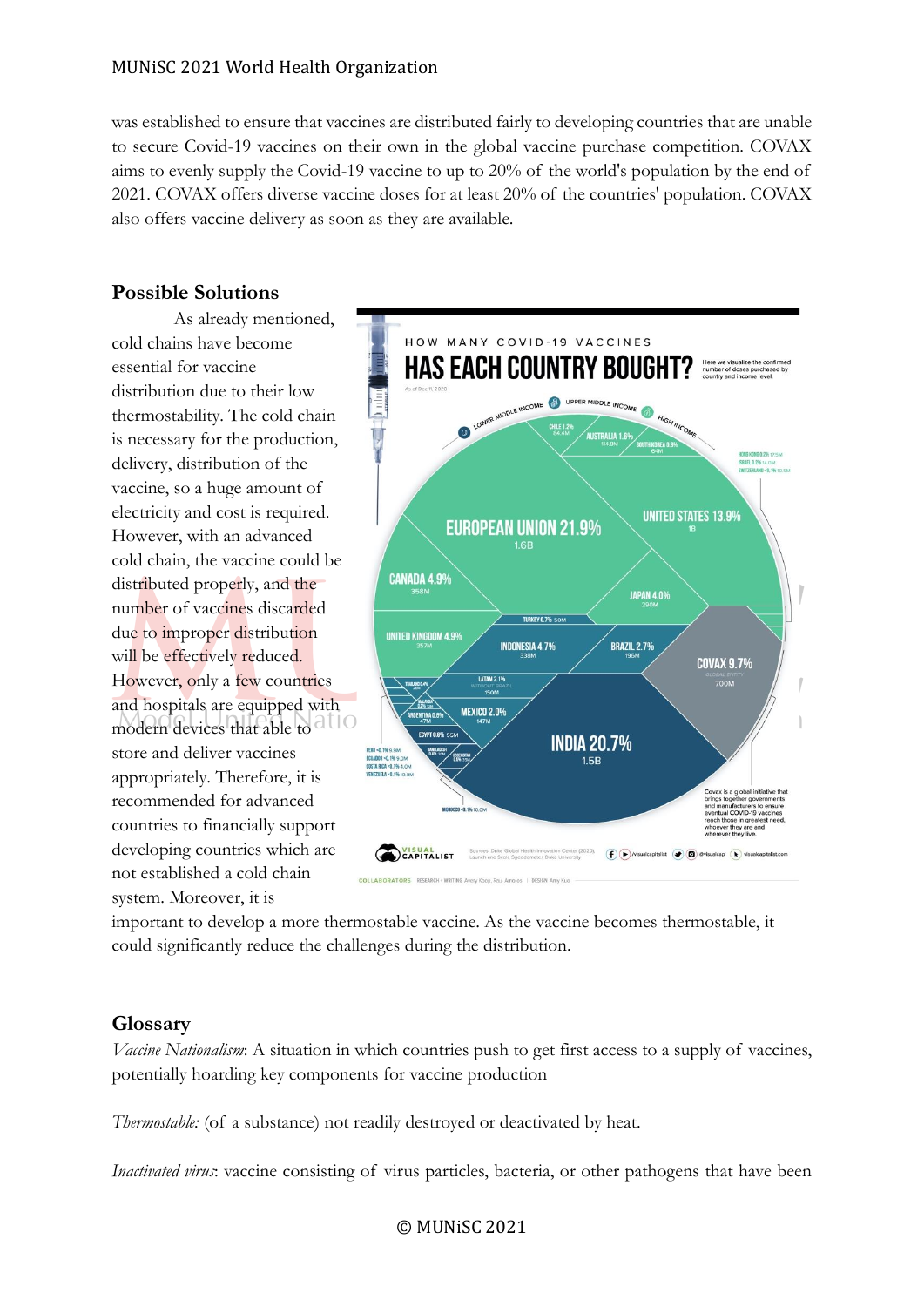grown in culture and then killed to destroy disease producing capacity.

*CEPI:* Coalition for Epidemic Preparedness Innovations

*GDP:* Gross domestic product

*Cold Chain*: A cold chain is a temperature-controlled supply chain, which could preserve the consistent temperatures for refrigerated vaccines from manufacture through delivery to health care facilities.

*Nucleic Acid Vaccine:* Vaccine, which use genetic material from a disease-causing virus to raise levels of nervous activity in an immune response against it

# **Timeline**

31 Dec 2019- A cluster of cases of pneumonia is reported in Wuhan, China

1 January 2020- World Health Organization had set up Incident Management Support Team (IMST)

13 January 2020 - The first COVID-19 case outside of China is confirmed in Thailand

11 March 2020 - World Health Organization declared COVID-19 as a pandemic

March 2020 - Moderna's mRNA-1273 entered clinic

April 2020 - COVID-19 had infected more than 1 million people.

April 2020 - Pfizer/BionNTechs's Vaccine entered clinic

9 Nov 2020 - COVID-19 had infected more than 50 million people.

2 Dec 2020 – United Kingdom approved the Pfizer/BioNTech's coronavirus vaccine.

12 Dec 2020 – The US Food and Drug Administration (FDA) approved the Pfizer/BioNTech's coronavirus vaccine for emergency use.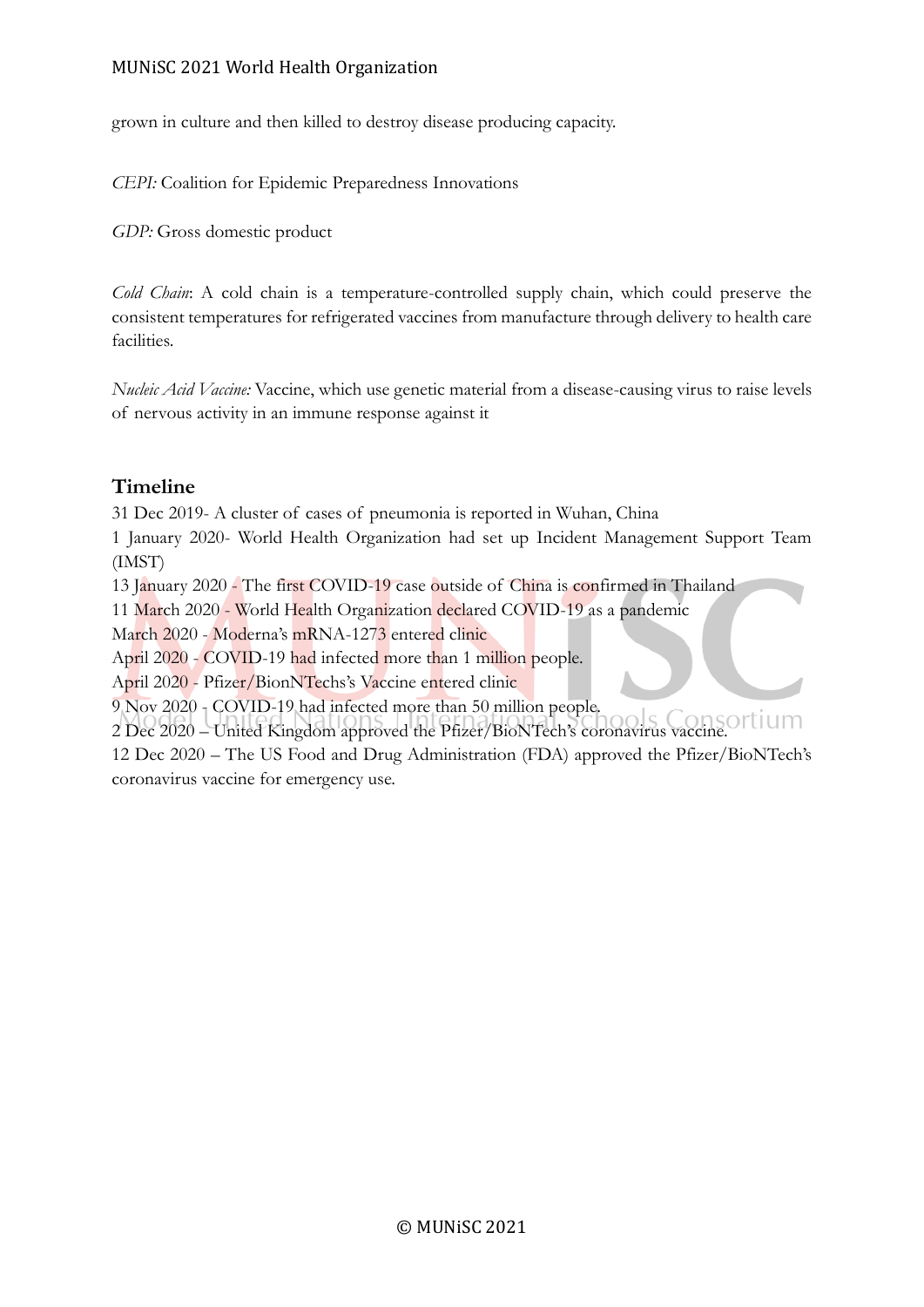# **Sources**

- "Archived: WHO Timeline COVID-19." *World Health Organization*, World Health Organization,
- <https://www.who.int/news/item/27-04-2020-who-timeline---covid-19>
- "Cold Supply for Hot Demand." *Gavi, the Vaccine Alliance*,
	- <https://www.gavi.org/vaccineswork/cold-supply-hot-demand>
- "Coronavirus Disease (COVID-19): Vaccine Research and Development." *World Health Organization*, World Health Organization, <https://www.who.int/news-room/q-adetail/coronavirus-disease-(covid-19)-vaccine-research-and-development>
- "COVAX Explained." Gavi, the Vaccine Alliance,

<https://www.gavi.org/vaccineswork/covax-explained>

- "COVID-19." Launch and Scale Speedometer, launchandscalefaster.org/covid-19. <https://launchandscalefaster.org/covid-19>
- "COVID-19 (Coronavirus): Long-Term Effects." *Mayo Clinic*, Mayo Foundation for Medical Education and Research, 17 Nov. 2020 <https://www.mayoclinic.org/diseasesconditions/coronavirus/in-depth/coronavirus-long-term-effects/art-20490351>
- "COVID-19 Vaccine Could Revolutionize Cold Storage around the World." *UN Environment*, <https://www.unenvironment.org/news-and-stories/story/covid-19-vaccine-could revolutionize-cold-storage-around-world>
- "COVID-19 Vaccine Distribution Timeline: Phase Overview." *Mass.gov*, <https://www.mass.gov/info-details/covid-19-vaccine-distribution-timeline-phaseoverview>
- "COVID-19 Vaccine Information and Update." *COVID-19 Vaccine Information and Update | Michigan Medicine*, <https://www.uofmhealth.org/coronavirus/vaccine-info-update>
- "COVID-19 Vaccine Tracker." *Regulatory Affairs Professionals Society (RAPS)*, [www.raps.org/news-](http://www.raps.org/news-)
- $M$  and-articles/news-articles/2020/3/covid-19-vaccine-tracker.  $\bigcap_{i=1}^{\infty}$  Consortium <https://www.raps.org/news-and-articles/news-articles/2020/3/covid-19-vaccinetracker>
- "COVID: FDA Approves Pfizer Vaccine for Emergency Use in US." *BBC News*, BBC, 12 Dec. 2020, <https://www.bbc.com/news/world-us-canada-55265477>
- Deutsche Welle. "Coronavirus Vaccine How to Distribute It around the World? <https://www.dw.com/en/coronavirus-vaccine-how-to-distribute-it-around-the-world/a 55746075>

Ducharme, Jamie. "The WHO Just Declared Coronavirus COVID-19 a Pandemic." *Time*, Time,

- 11 Mar. 2020,<https://time.com/5791661/who-coronavirus-pandemic-declaration/>
- "Everything You Need to Know about the Vaccine Cold Chain." PATH <https://www.path.org/articles/vaccine-cold-chain-q/>
- Hafner, Marco, et al. "COVID-19 'Vaccine Nationalism' Could Cost \$1.2 Trillion a Year." RAND Corporation, 28 Oct. 2020, <https://www.rand.org/pubs/research\_reports/RRA769- 1.html>
- Hafner, Marco, et al. "The Economic Benefits of Equitable Global Access to COVID-19 Vaccines." RAND Corporation, 17 Dec. 2020,

<https://www.rand.org/pubs/research\_briefs/RBA769-2.html>

Kai Kupferschmidt. Sep. 21, 2020, et al. "WHO Unveils Global Plan to Fairly Distribute